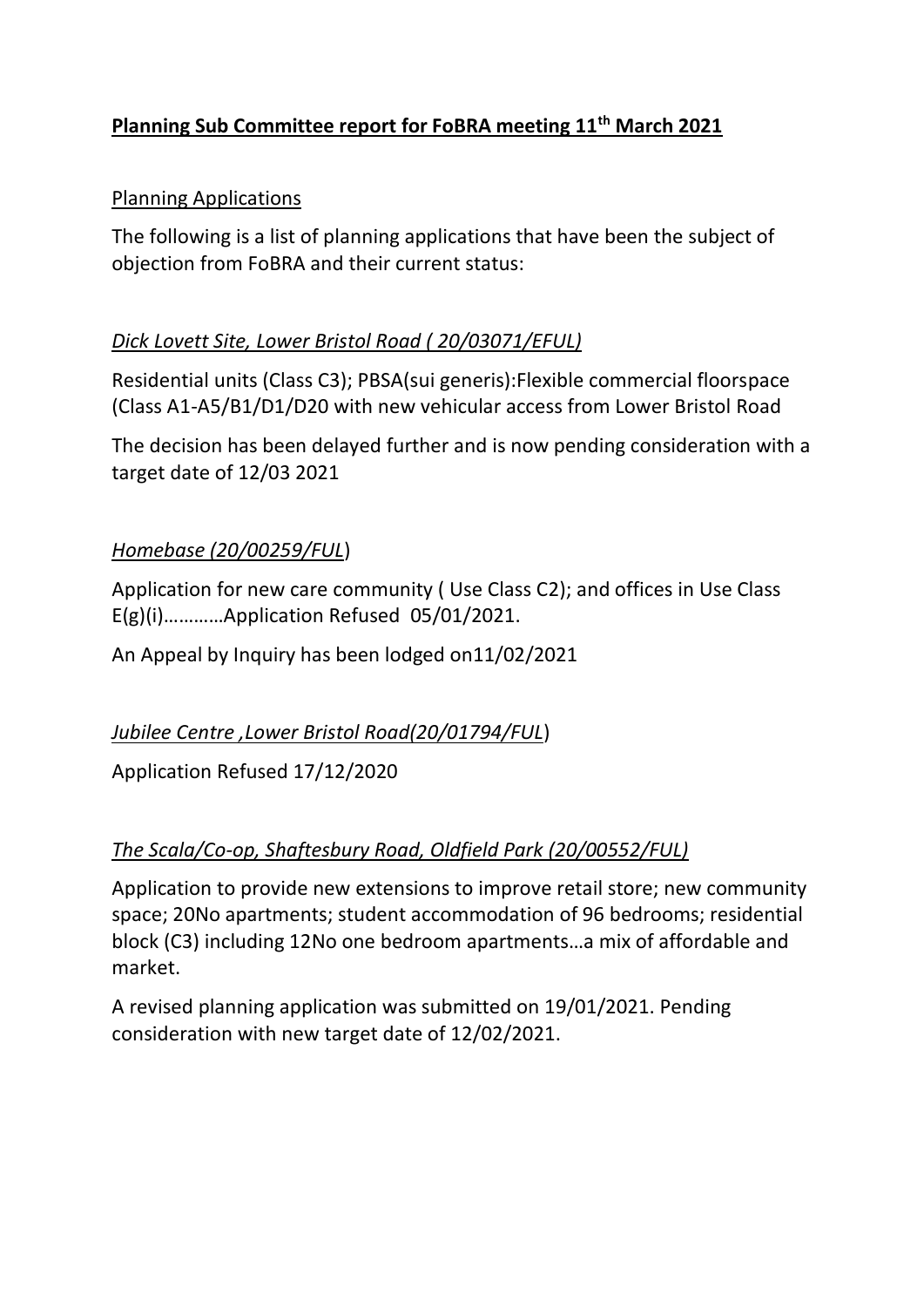# *Regency Laundry, Lower Bristol Road.(20/03166/FUL)*

155No Co-living studios; shared kitchen, living , communal areas totalling 494sqm: 261 sq m co-working space; 155 cycle spaces and 2 carpark spaces.

The decision has been delayed with negotiations underway regarding provision of affordable housing and loss of employment land..….target date still 04/12/2020.

Hartwells Garage, Upper Bristol Road, Newbridge (19/01854/OUT)

This site was refused by the planning committee but the applicants have lodged an appeal which will be determined by the planning inspectorate, however in view of the Locksbrook Road decision and statements made in the Councils case we should not be optimistic about the outcome.

### *Bristol Airport Appeal*

We have objected to Bristol Airports Appeal against NSC's refusal of their planning application to expand the airports throughput of 10ppa to12ppa

### Other Matters

### *Local Plan Partial Update Options Consultation*

BaNES the public consultation took place from **7 th January to 18th February 2021** entitled Local Plan Partial Update Options Consultation. (LPPU)

The partial update is not a new Local Plan, it is an update of parts of the Core Strategy & Placemaking Plan (together comprising the adopted Local Plan for B&NES). The update will not change the plan period, the spatial strategy or the overall housing requirement of the adopted Core Strategy and Placemaking Plan.

The purpose of this Options consultation was to facilitate discussion and generate comment on the options or potential approaches for addressing some of the critical issues facing Bath and North East Somerset.